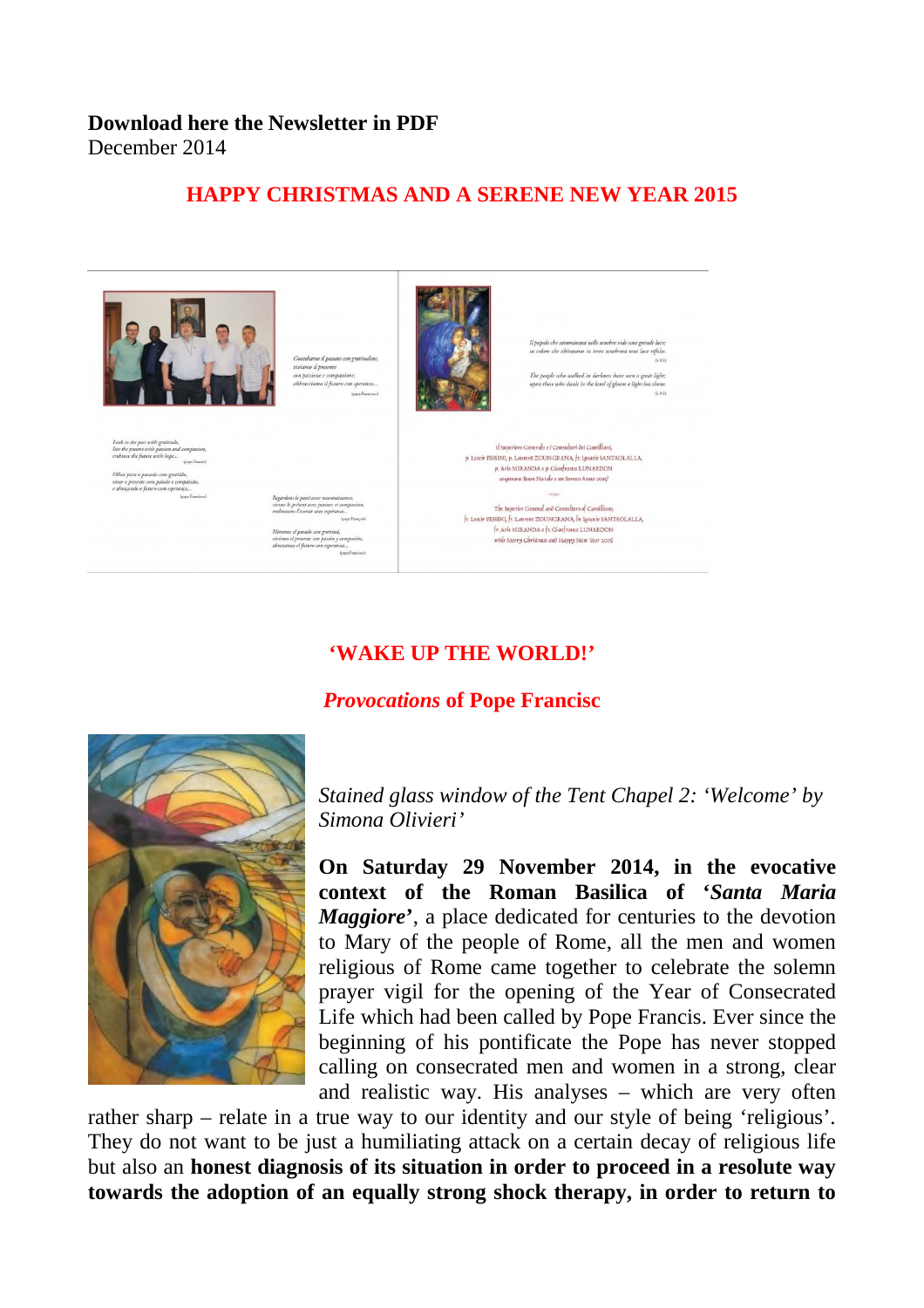**being men and women who are capable of 'looking to the past with gratitude**, in order to live the present with passion and compassion, embracing the future with hope'.

Let us bring together some healthy provocations which are even more salutary if offered during the period of Advent and which invite us to reactivate our waiting for Jesus who entered our history not with the triumphal style of the *Roman Caesars* but with the style of someone who knocks at the door of our lives and asks 'can I come in?', dines with us, stays with is…*to make us like Him!*

## *Religious: sinners and prophets*

'The Church must be attractive. Wake up the world! Be witnesses to a new way of doing, acting, living! It is possible to live differently in this world. We are speaking of an eschatological outlook, of values of the Kingdom embodied here on this earth. This is question of leaving everything to follow the Lord. Religious follow the Lord in a special way, in a prophetic way. I expect this witness from you. Religious must be men and women who are capable of waking up the world'.

## *Avoiding fundamentalism and illuminating the future*

'To really understand reality we must move from the central position of calm and tranquillity and go towards the area of the outskirts. To be in the outskirts helps us to see and to understand better, to engage in a more correct analysis of reality, escaping from centralism and from ideological approaches. To understand we must 'downshift', see reality from a number of points of view. Emphasis must fall on being prophets and not on playing at being such. Naturally the devil offers his temptations, and this is one of them: playing at being prophets, without being such, striking poses. But one cannot play with these things. No: men and women religious are men and women who illuminate the future'.

# *A charism is not a bottle of distilled water*

'There is one charism but it has to be lived according to places, times and people. A charism is not a bottle of distilled water. It has to be lived with energy, reading it anew culturally as well. Thus there is also the risk of making a mistake, of committing errors. It is risky. Certainly! We will always make mistakes, there are no doubts about this. But this should not slow us down, because there is the risk of making greater errors, Indeed, we must always ask for forgiveness and look with a great deal of shame at the apostolic failures that have been caused by a lack of courage'.

# *Formation is craft work not police work*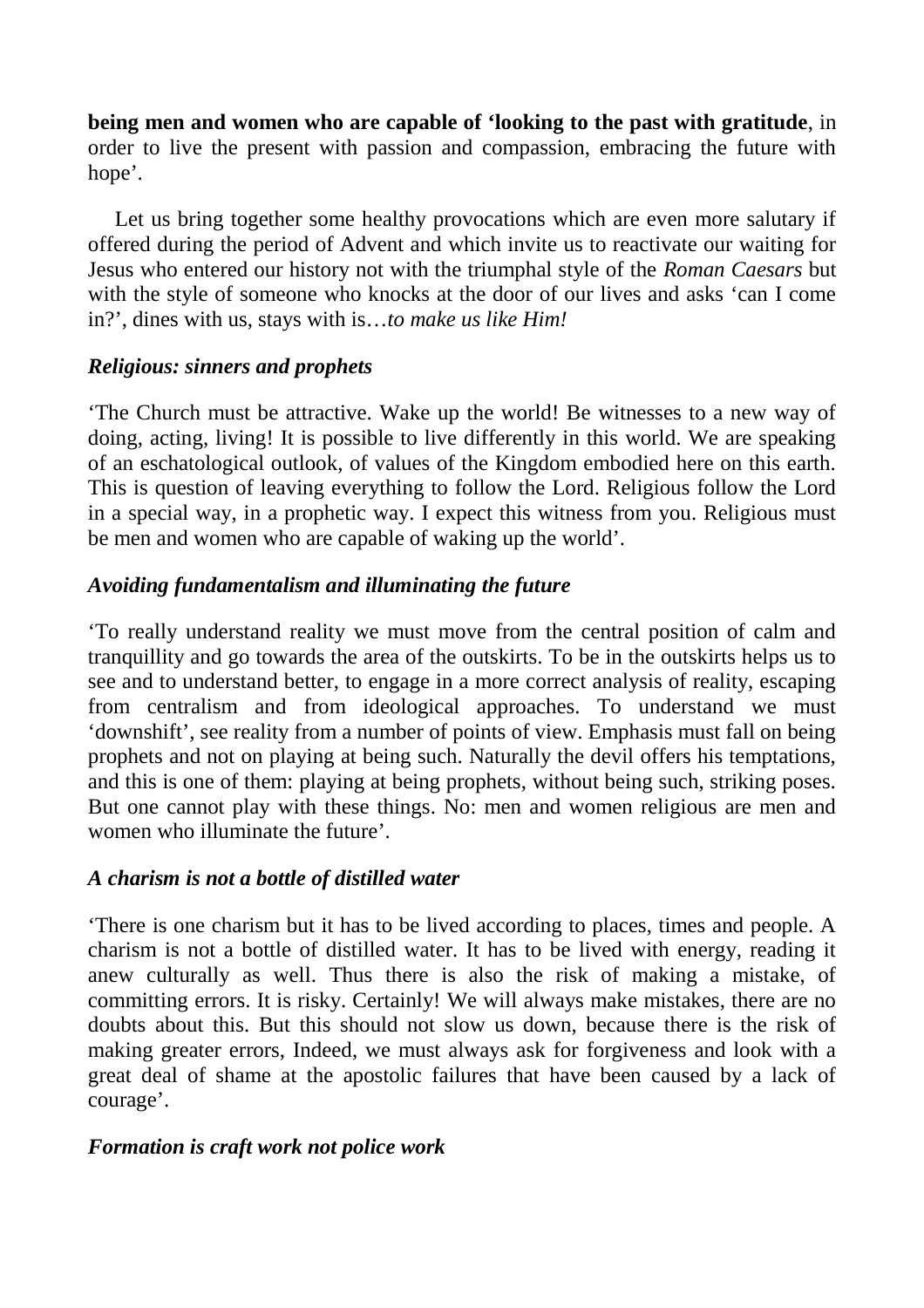Formation must be directed not only towards personal growth but also towards its final prospect – the people of God. When providing formation to people, one must think of those to whom they will be sent: 'One should always think of the faithful, of the people faithful to God. People must be formed who are witnesses to the resurrection of Christ. A person providing formation must think that the person receiving formation will be called to attend to the people of God. We may think of those religious who have hearts that are as acidic as vinegar: they are not made for the people. All in all: we must not form administrators, managers, but, rather, fathers, brothers, travelling companions'.

## *Living fraternity by 'caressing conflicts'*

'It is true, at times we are very cruel. We experience the common temptation to criticise for personal satisfaction or to obtain a personal advantage. But never, never should we act as managers when faced with the conflict of a brother, We must involve the heart…Fraternity is something that is very delicate…Look, one should treat our brothers like this: with Eucharistic tenderness. One should caress conflict. There comes to my mind Paul VI receiving a latter from a child with many drawings. Paul VI said that on a desk where only letters with problems arrived the arrival of a letter like that did him a great deal of good. Tenderness does us good. Eucharistic tenderness does not cover conflict but, rather, helps us to address it as men'.

### **FROM THE CAMILLIAN WORLD**

### **THE VICE-PROVINCE OF INDIA**



### Taken from *[The Times of India](http://www.camilliani.org/wp-admin/: http:/timesofindia.indiatimes.com/india/4-Indians-head-to-Africa-on-Ebola-mission/articleshow/45322314.cms)*

While the world is distancing itself from the populations afflicted by Ebola, four Camillian religious volunteers from India are making their preparations to serve the civilian community in Sierra Leone in western Africa. This team at the present time has the aim of reactivating the *Holy Spirit Hospital* in Makeni which was closed because of the lack of volunteers

[over the last six mon](http://www.camilliani.org/wp-content/uploads/2014/10/ebola.jp)ths and the death of a nurse.

The Camillian professional nurse **Fr. Antony George**, aged 41, the director of Snehasadan, a home that takes in children who are HIV-positive in Mangalore, and **Br. Madhu Babu**, aged 42, are making their preparations in Rome to leave in a few days time for Sierra Leone. Next February **Fr. Siby Kaitharan**, aged 36, and **Fr. Teji Thomas**, aged 39, both of whom are professional nurses, will leave for Africa.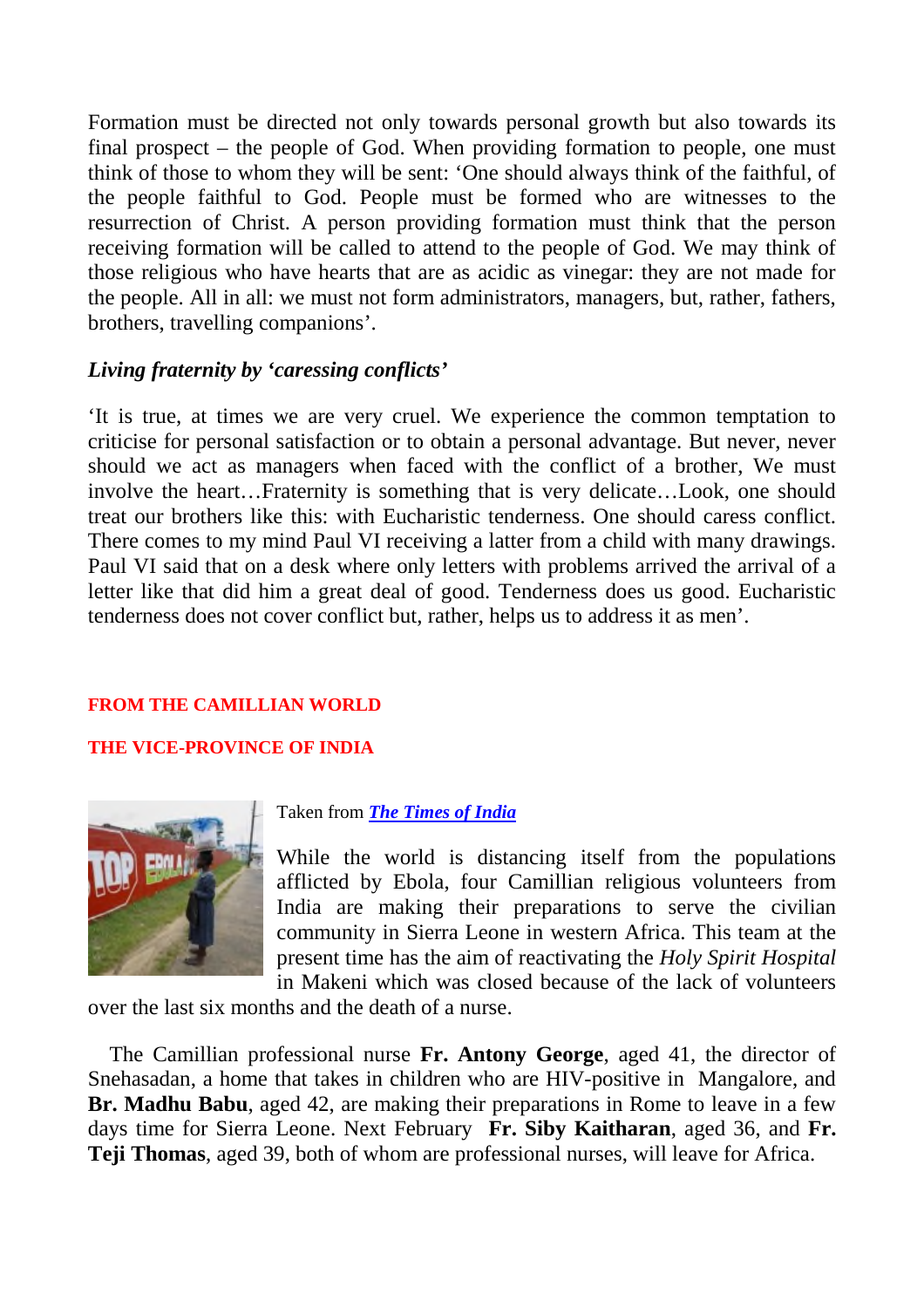The Camillian Fr. Biju Mathew, the director of Snehasadan in Bangalore, who is coordinating the mission, said: 'The Camillian Task Force already has some members there and is preparing others to go to Sierra Leone. Our team from India is ready to leave with its humanitarian aid. We understand the major risk caused by Ebola but there are ways of containing it and countering it'.

## **INDIA -** Bangalore



**The opening of the Year of Consecrated Life in the Vice-Province of Italy was celebrated on 30 November last.** Fr. William Eronimoose, the Superior of the community of Snehadaan, emphasised the importance of this event during the ceremony. **The Holy Mass was celebrated by Fr. Matthew Perumpil together with Fr. Baby Illickal, Fr. Babychan Pazhanilath and other religious brothers.** After the homily

the new logo of consecrated life was given to Fr. Regi, the master of novices.

The 'Vitae Camilliani' was presented on this day – a book on the life of St. Camillus and the Vice-Province of India. On this day of celebrations that community also wanted to celebrate the twenty-fifth anniversaries of religious Camillian life of **Fr. Babychan Pazhanilath and Fr. Matthew Perumpil and to express its gratitude.**

Fr. William Eronimoose blessed the new chapel dedicated to St. Camillus in Bangalore.



Vergarad presided over the Holy Mass.

## **THE PHILIPPINES**

## *Bon L. ARIMBUYUTAN*

On Saturday 29 November 2014, our Camillian religious brother **Bon L. ARIMBUYUTAN**, of the Province of the Philippines, was ordained a priest in the church dedicated to 'St. Camillus and St. *Lorenzo Ruiz*' in Quezon City. The Archbishop of Pasig, Msgr. Mylo Hubert C.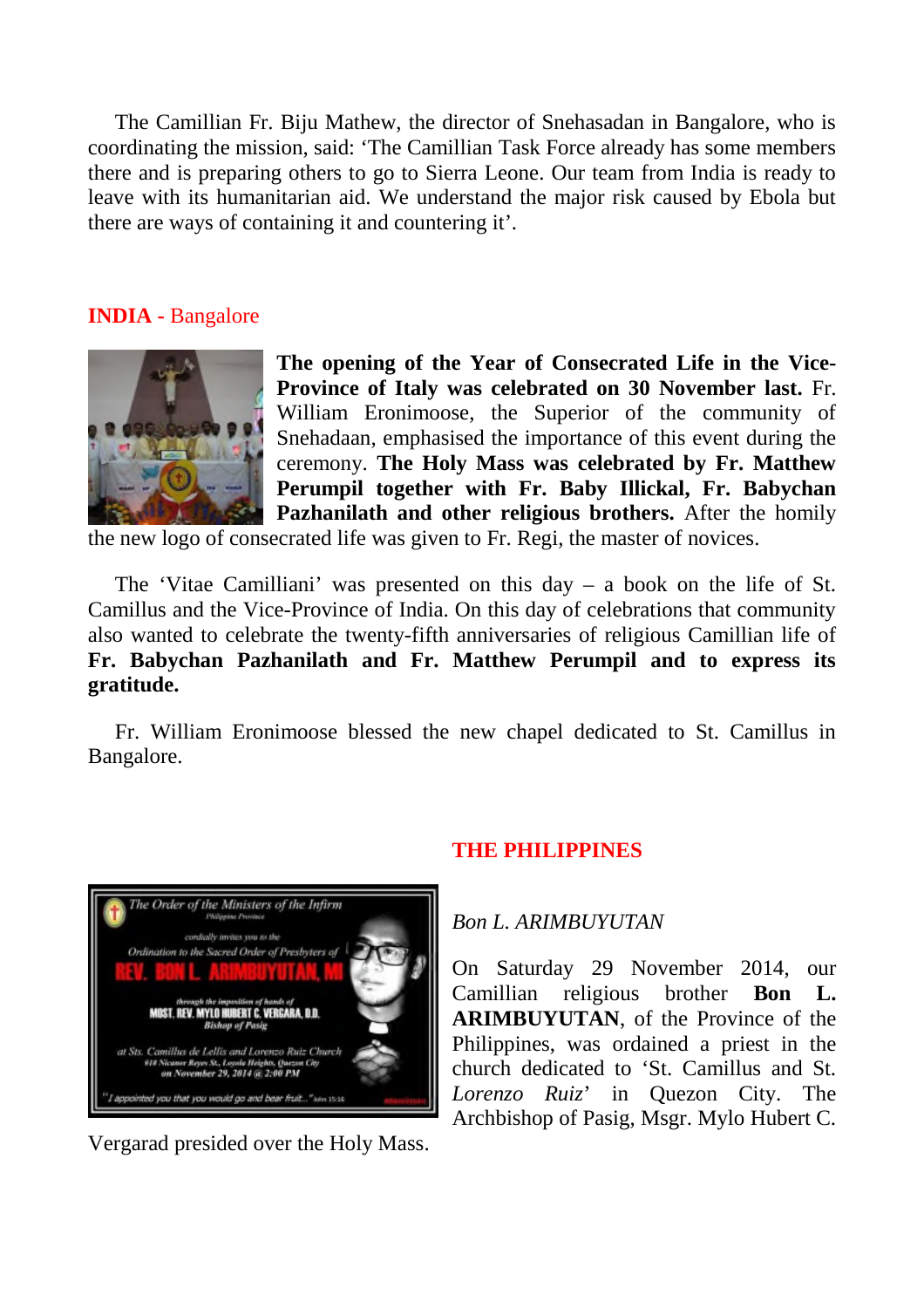### **CTF AFRICA**



*Workshop at the National Centre of Ouagadougou*

Twenty-seven members of the **Great Camillian Family** of Benin (10), Togo (2) Burkina Faso (15), Camillian religious, daughters of St. Camillus, the Lay Camillian Family, *Union Catholique des Agents de Santé de l'Action Sociale de Ouagaa (UCASO)* and the Torch of Charity **took part in the workshop**

**(seminar) of five days' duration on the subject of the management of emergencies and risk reduction which was organised at the National Centre of Ouagadougou (Burkina Faso).**

Cardinal Philippe Ouédraogo, the Archbishop of the capital of the country, was also present at the meeting.

This workshop sought to teach those taking part various instruments for the organisation of afflicted communities and to help the development of action plans in local settings in a specific situation of emergency. This was an event organised with the aim of contributing to preparations for the imminent threat of the Ebola virus. So far cases of this disease have not been registered in Benin, Burkina and Togo. However, the probability is very high because of the proximity of the two countries that have had confirmed cases of Ebola. **The workshop ended with a visit to one of the refugees camps in the city of Sagniogniogo (Donsi) where the participants and selected refugees implemented the techniques that had been learned during the seminar.**

### **THE PROVINCE OF ITALY – the PRO.SA Foundation**



*Cover: 'The Streets of Smiles'*

From the site **[www.fondazioneprosa.it](http://www.fondazioneprosa.it/)**

'**11 November** witnessed the availability in all bookshops of the book *Le strade del Sorriso* ('The Streets of Smiles') published by Mondadori in *partnership* with *Mediafriends*. The proceeds

from the sale of the book will go to the PRO.SA Foundation to support the **[Camillian](http://www.fondazioneprosa.it/tutti-i-progetti-sostegno-a-distanza/16-gruppo/asia/24-un-mondo-migliore-per-i-bambini-disabili.html) [Home](http://www.fondazioneprosa.it/tutti-i-progetti-sostegno-a-distanza/16-gruppo/asia/24-un-mondo-migliore-per-i-bambini-disabili.html)** project in Thailand.

In recent years *Mediafriends Onlus*, through the event 'Smiles Factory', has engaged in projects of solidarity which have allowed many children to smile again or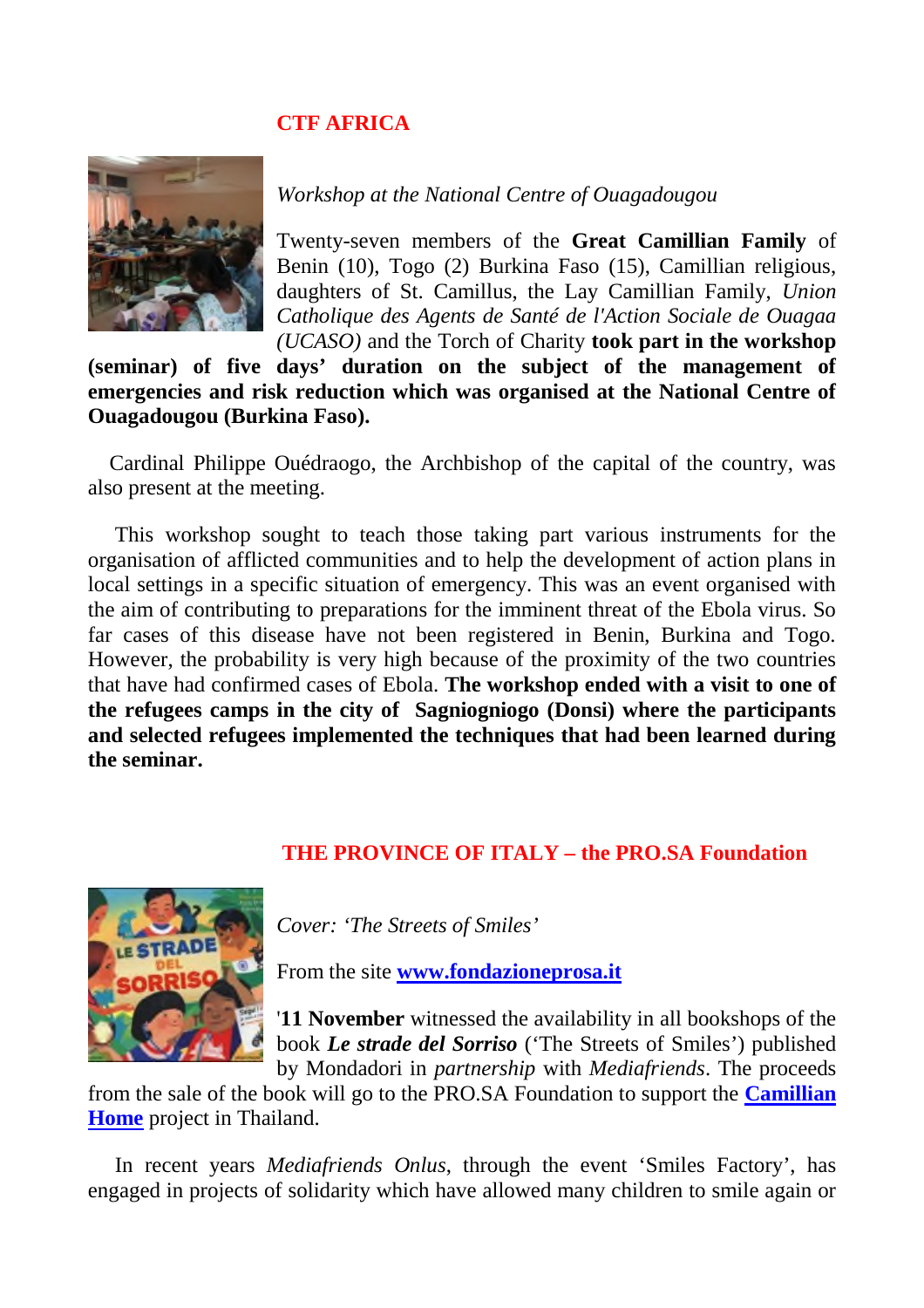[to smile for the firs](http://www.camilliani.org/wp-content/uploads/2014/12/St.Camillus-center-2.jp)t time. Amongst these projects there is 'The Streets of Smiles' Project.

This year had a rather different character. This time there was an authentic reportage produced by the long visits of Anna and Fabio Stojan to the places where associations funded by Mediafriends have operated over the years. Amongst these there is the PRO.SA Foundation. **Just one book to restore hope to a very large number of children!**

## **TAIWAN**



*Ceremony of putting up the Christmas tree*

Every year at the beginning of Advent **the ceremony of the putting up of the Christmas tree is held**. This is a moment of prayer to remind everyone that Jesus came to bring the true light that illumines every creature.

On 20-30 November the Eucharist was celebrated at the new church dedicated to St. Camilllus at the St. Mary Hospital and at the centre for the elderly – **this was a moment of prayer that involved the whole of the local population**.

# **TAIWAN - ECUMENICAL ACTIVITY**



## *The birthday of Fr. Antonio Didonè*

Every year in the Province of Ilan at Christmas an ecumenical celebration is organised. This year this celebration was held here in Lotung on 6 December. More than 2,000 Christians took part.

**On 8 December the birthday of Fr. Antonio Didonè was also celebrated: this event involved the religious and the workers of the ward where he has been for very many year:** this was a testimony to the esteem for the great work that Fr. Antonio engaged in as a Camillian and as a medical doctor.

**PHOTOGRAPHIC GALLERY**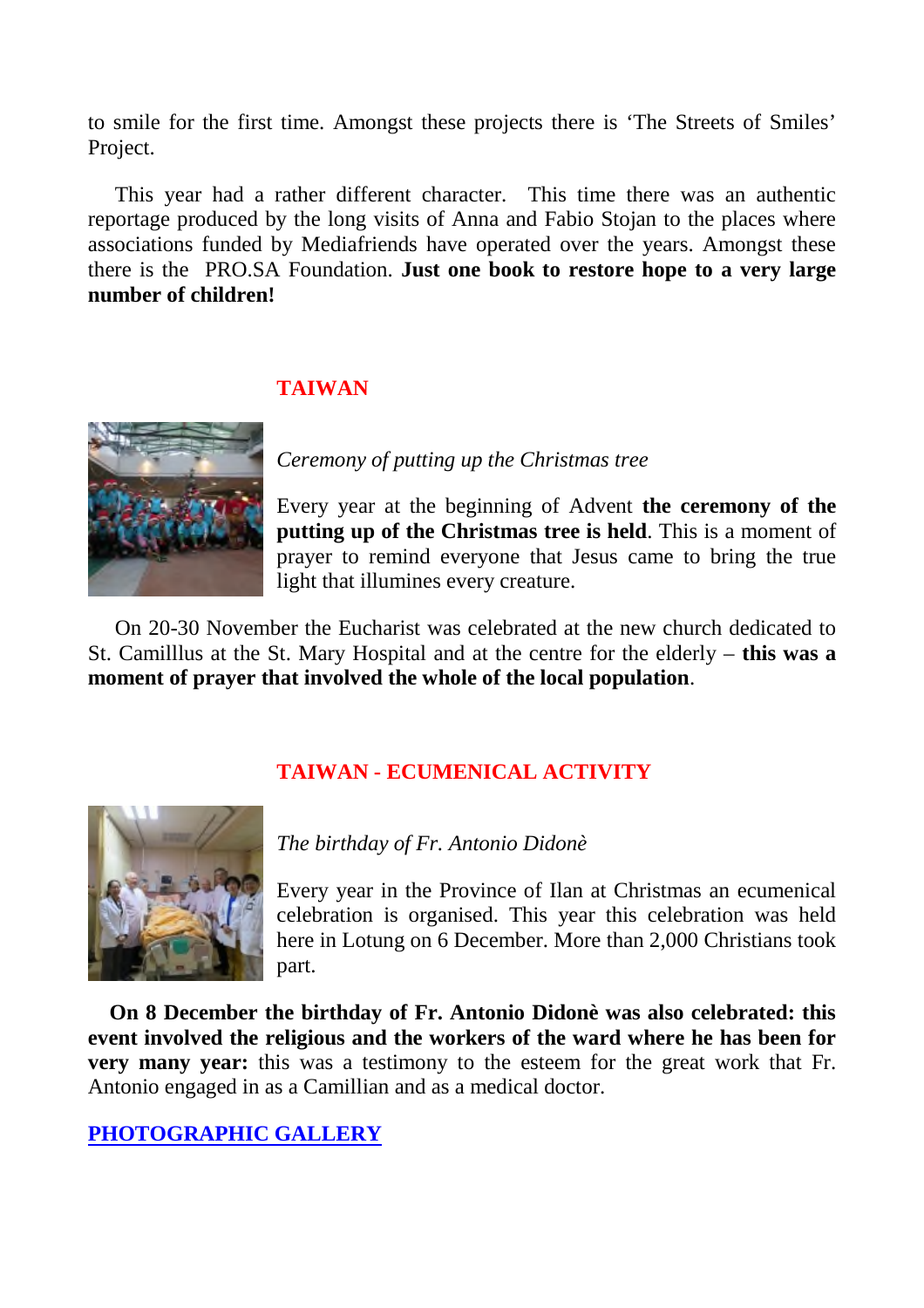

# **SHIRAK – ARMENIA**

*Mario Cuccarolo together with Msgr. Bagnasco*

**[Fr. Mario Cuccarolo of the Camill](http://www.camilliani.org/wp-content/uploads/2014/12/sandrin.jp)ian Delegation of Armenia** has informed us of the visit of **Cardinal Angelo Bagnasco,** the Archbishop of Genoa and the President of the Italian Bishops' Conference, to the *Redemptoris Mater* Hosputal on 6 September 2014.

## **THE PROVINCE OF ROME**



*Fr. Felice Ruffini*

**Pope Francis**, by his letter n. 3.669/P of 18 November 2014, signed by Cardinal Pietro Parolin, the Vatican Secretary of State, confirmed for another five-year period **Fr. Felice RUFFINI**, a Camillian religious of the Province of Rome, as **Consultor of the Congregation for the Causes of Saints**

## [Here the letter of the Vatican Secretary of State \( PDF\)](http://www.camilliani.org/wp-content/uploads/2014/12/felix.pdf)



## **ACIREALE**

*Fr. Luciano Sandrin and Br. Carlo Mangione*

On Sunday 7 December **the Advent retreat was held**, an event for the Camillian family, volunteers and solidarity workers entitled 'Sharing with Joy the Gifts of Life'. **The meditation was offered by Fr. Luciano Sandrin.**

# **PHOTOGRAFIC GALLERY**



## **ROME – VOCATIONAL TABLE AT THE MADGALENE HOUSE**

*Opening of the Year of Consecrated Life*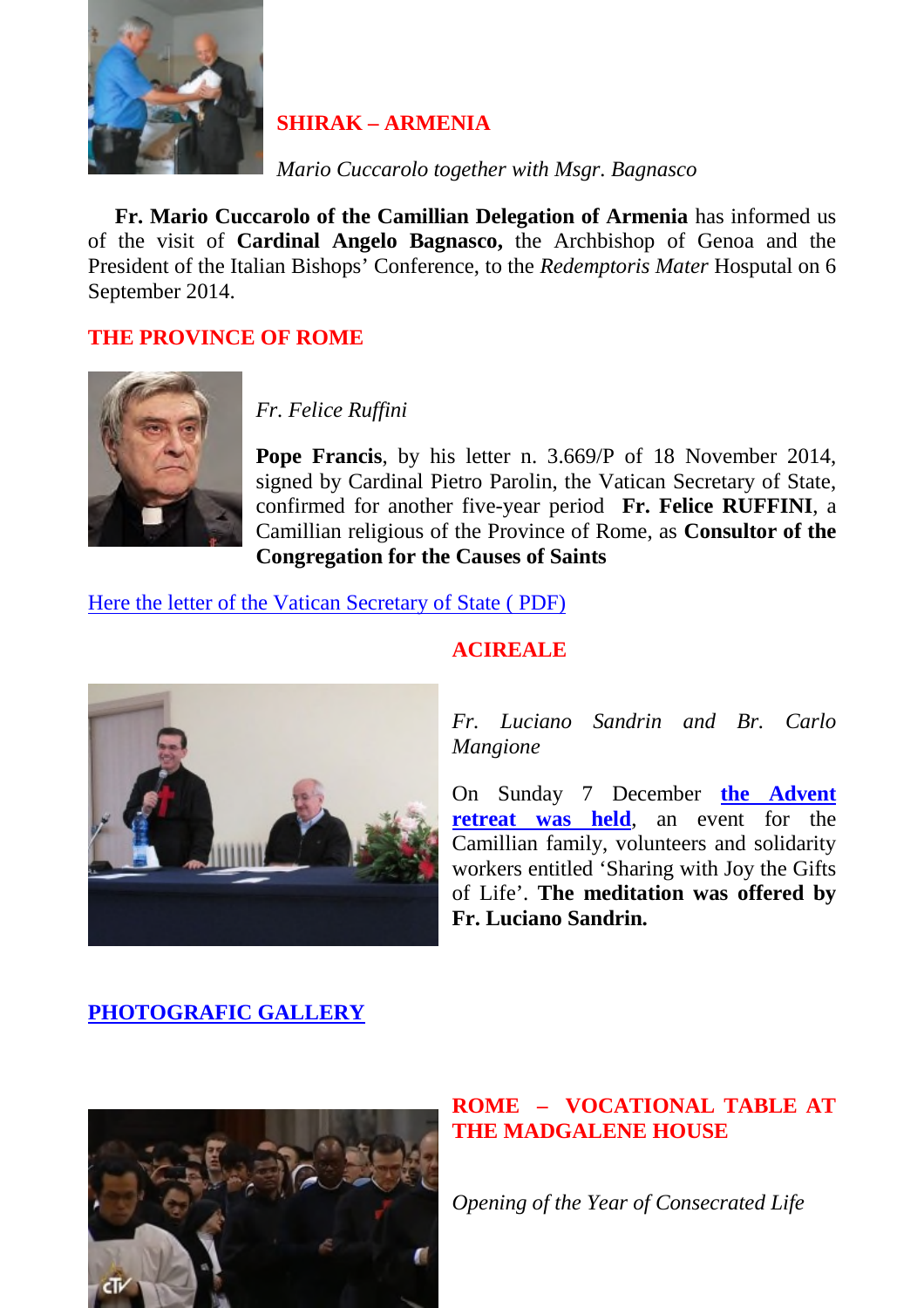On Saturday 29 November 2014, the day when the *Year of Consecrated Life* was opened with a solemn evening vigil in the Roman Basilica of *S. Maria Maggiore*, [\(SEE HERE THE VIDEO OF THE CEREMONY](https://www.youtube.com/watch?v=eF2ev3E0pcU) ), our generalate house was the setting for a '*table for the animation of pastoral care for vocations*', with the involvement of Camillian religious from three Provinces of Italy, *women religious of the women Ministers of the Sick, the Daughters of St. Camillus, the Handmaidens of the Incarnation, and the secular institute of women Missionaries of the Sick – Christ the Hope*.

In his introductory greetings **Fr. Leocir Pessini, the Superior General of the Camillians invited those present to persevere in this inter-congregational cooperation, above all between consecrated men and women who are animated by, and share,** *the charismatic fire of Camillus de Lellis*, and above all at a time in history which in Italy is marked by a contraction of human resources, but when we are asked to have greater synergy, above all to achieve a more credible witness of unity, communion and fraternity**.**

# **PHOTOGRAPHIC GALLERY**

# **ROME– [Presentation of volumes of the historical series: the Province of Spain](http://www.camilliani.org/presentazione-volumi-collana-storica-provincia-spagnola-e-tedesca/) [and the Province of Germany.](http://www.camilliani.org/presentazione-volumi-collana-storica-provincia-spagnola-e-tedesca/)**



*Presentation of the volumes of the historical series: the Province of Spain and the Province of Germany*

**Thursday 4 December**, at our generalate house, two other volumes published by the series of historical research on the oldest Camillian Provinces were presented: **[Storia](http://www.camilliani.org/wp-content/uploads/2013/03/13E0600C_STC_Antonelli.pdf) [dell'Ordine di San Camillo. La Provincia](http://www.camilliani.org/wp-content/uploads/2013/03/13E0600C_STC_Antonelli.pdf)**

**[Spagnola](http://www.camilliani.org/wp-content/uploads/2013/03/13E0600C_STC_Antonelli.pdf)** ('A History of the Order of St. Camillus. The Province of Spain'), by *Raoul Antonelli, Isabella De Renzi and Giovanni Pizzorusso,* Rubbettino Editore, Catanzaro, 2014, 168pp; and **[Storia dell'Ordine di San Camillo. La Provincia](http://www.camilliani.org/wp-content/uploads/2013/03/13E0318C_STC_Kuck_III.pdf) [Tedesca](http://www.camilliani.org/wp-content/uploads/2013/03/13E0318C_STC_Kuck_III.pdf)** ('A History of the Order of St. Camillus. The Province of Germany') by *Gerhard Kuck*, Rubbettino Editore.

This is the latest stage of a project that emerged some years ago and which was entrusted by the General Consultor to a group of scholars and researchers. This is a project that was designed to fill a *hole* in the historical recognition of the life of our Order, that is to say a systematic in-depth analysis of its foundation, its development and the charismatic interpretation of the Order offered by the individual Provinces over time.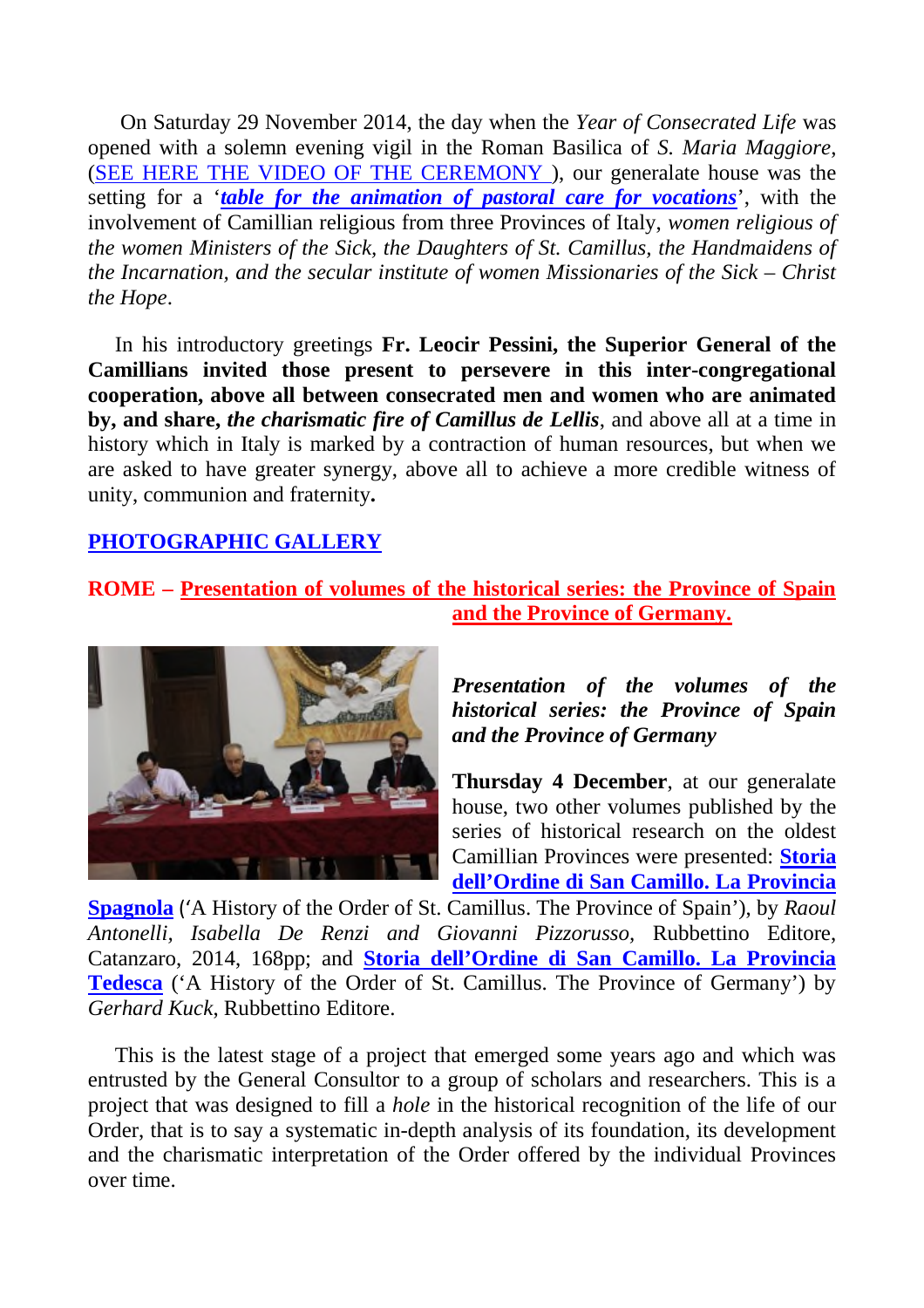# **PHOTOGRAPHIC GALLERY**

## **[ROME – Renewal of Religious Vows](http://www.camilliani.org/wp-content/uploads/2014/12/Braz-dvis-alla-Maddalena-005.jp)**



*The Renewal of religious Vows at the Church of St. Mary Magdalene*

On Monday **8 December, the solemnity of the Immaculate Conception of Mary,** Camillians throughout the world renew their religious vows with a special celebration. In the Church of St. Mary Magdalene (Rome), Fr. Leocir Pessini

presided over the liturgical celebration which witnessed the participation of numerous Camillian religious of the *Roman* communities and women Camillians of the Daughters of St. Camillus and the women Ministers of the Sick.

## **PHOTOGRAPHIC GALLERY**



## **ROME- The Magdalene community**

*Cardinal João Braz de Aviz together with Fr. Leocir and two religious brothers of the Vice-Province of India about to leave for Sierra Leone*

In the late-afternoon of Tuesday 9 December C**ardinal João Braz de Aviz**, the Prefect of the *Congregation for Institutes of Consecrated Life and Societies of Apostolic Life*, visited the Camillian

community of the generalate house. **He met the Superior General and the Consultors present in Rome and stayed in fraternal fashion to have dinner with the religious brothers** and the guests of the community.



### **ROME – CTF MEETING**

*Training organised by the Central Commission of the Camillian Tak Force*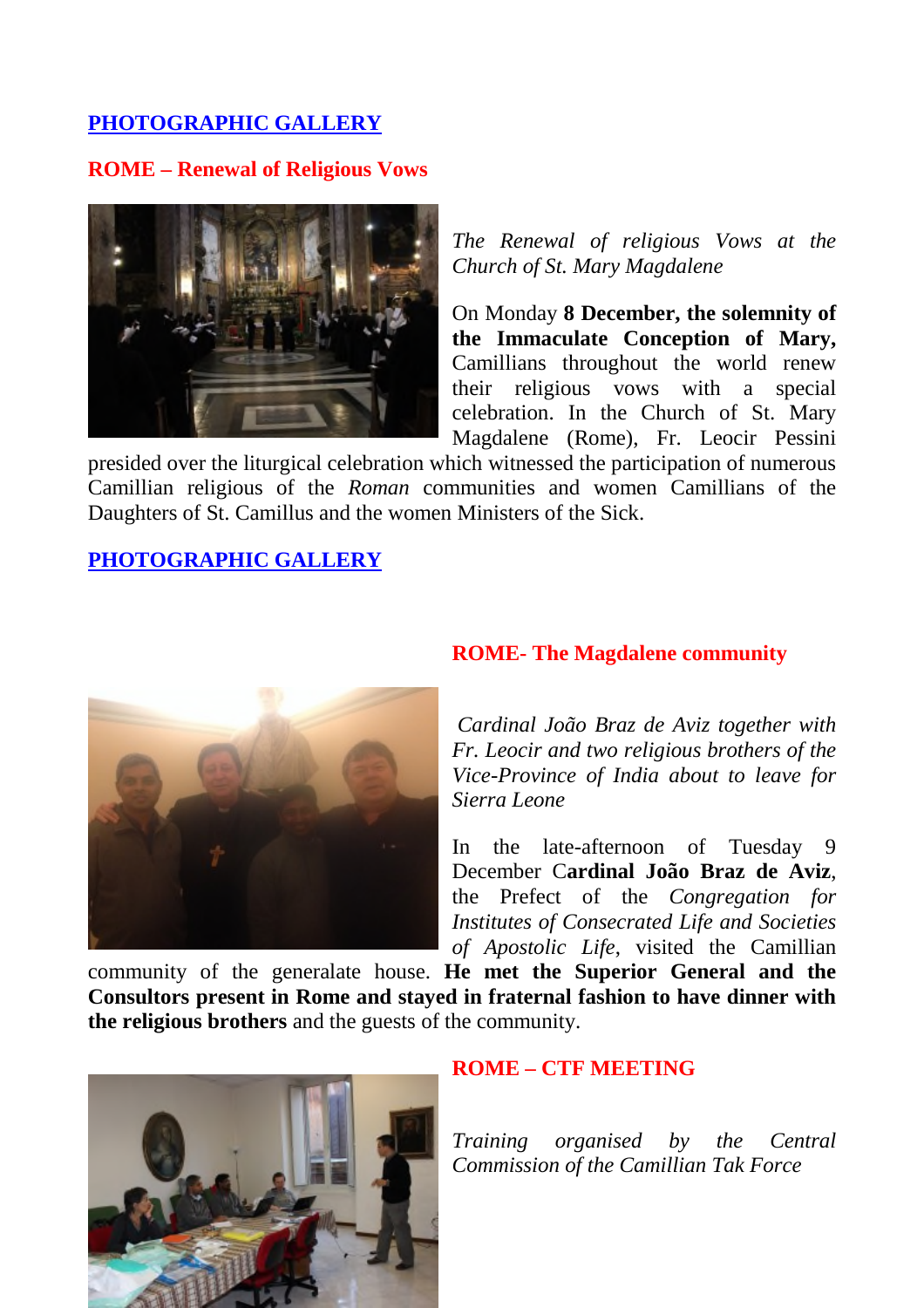On Wednesday 11 December and Thursday 12 December, at the generalate house, a course of training was held **organised by the central commission of the [Camillian Task Force to support Fr](http://www.camilliani.org/wp-content/uploads/2014/12/IMG_1621.jp). Antony George, Br. Madhu Babue and other religious brothers about to leave for emergency areas. The skills and advice of certain professionals of the world of health and health care were also utilised.**

### **PHOTOGRAPHIC GALLERY**



## **AGENDA OF THE GENERAL CONSULTA**

*The General Consulta of the Camillians*

On 20 November, at the *Villa Sacra Famiglia* (Rome), the Superior General together with the General Consultors **met Fr. E. Blasi, the Provincial Superior of the Province of Rome and his council.**

**On 24 November at the Generalte house** Fr. Leocir Pessini, together with the General Consultors, met **Fr. V. Paleari, Fr. E. Blasi and Fr. R. Mauriello, the Provincial superiors, respectively, of the Province of Italy, the Province of Rome and the Province of Sicily and Naples.**

On **26-27-28 November the Superior General took part in the annual meeting of the Union of General Superiors**, which was organised this year at the generalate house of the Salesians in Rome.

On 29 November Fr. Leocir Pessini went to **Ireland** to meet the religious brothers of the Province of England and Ireland and in particular Fr. Frank Monks, the former Superior General of the Order.

**On 5-7 December the Superior General visited the Camillian religious brothers who live and work in Turin: the '***Madian***' community, the St. Camillus Hospital Centre and the chaplaincies of Turin.** On 10 December **the Superior General** left for a fraternal visit to the Camillian religious brothers of **Burkina Faso, Benin and Togo**. This visit has been shared by the Provincial Vicar, Fr. Laurent Zoungrana, who had already left a few days previously.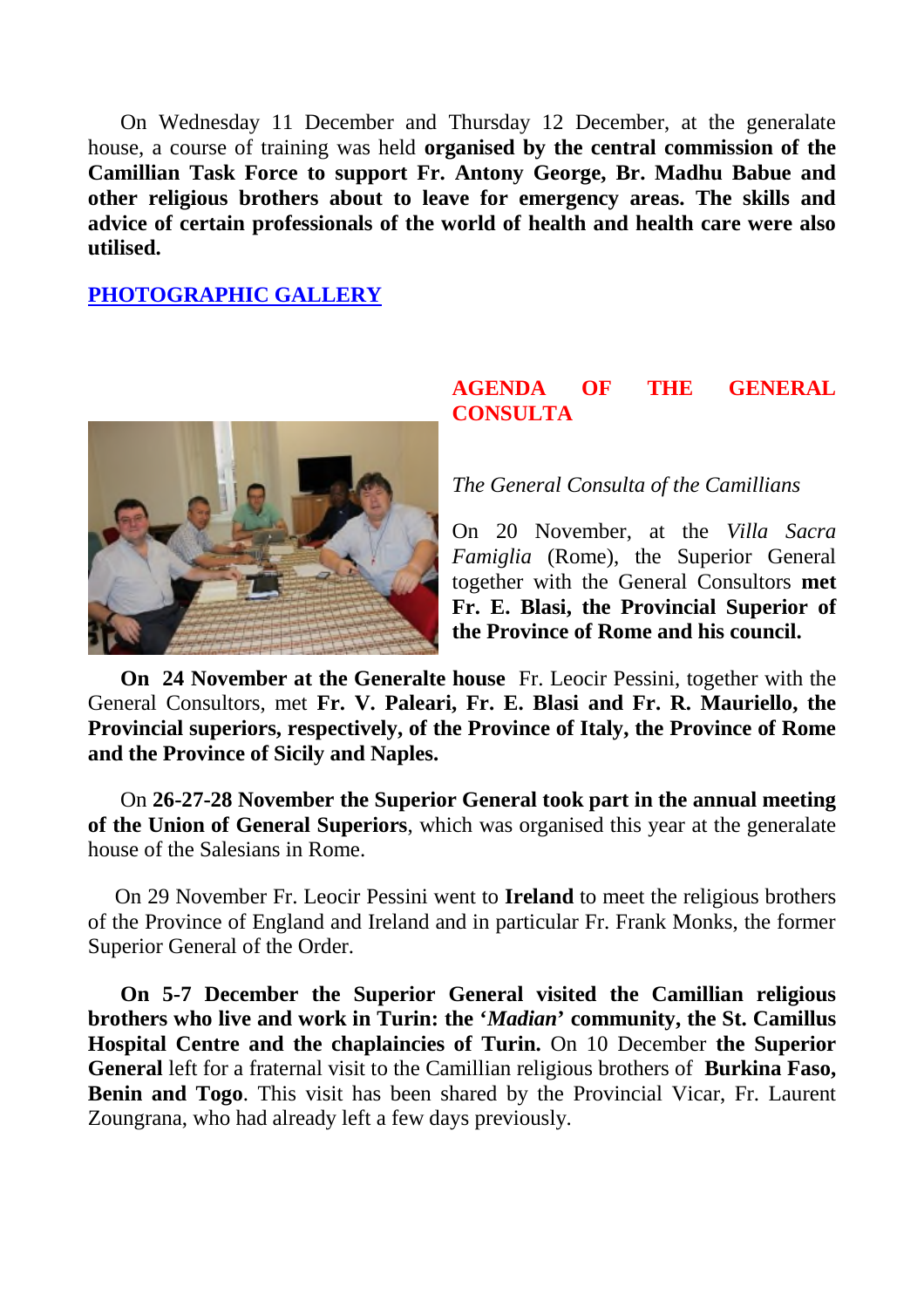# **AACTS OF THE GENERAL CONSULTA**



*Marco MOIOLI*

The Superior General with the agreement of the General Consulta admitted to the perpetual profession of vows the religious **Marco MOIOLI** of the Province of Italy.

The Congregation for Religious Institutes and Societies of Apostolic Life received the revision of our Constitution – which was revised by the fifty-seventh General



Chapter celebrated in Ariccia (Rm) in May 2013 – for its final approval.

*Mother Zelia Andrighetti and Mother madre Lauretta Gianesin together with Monsignor Kontiebo*

It was agreed to have a meeting of the General Consulta on 22-23 January 2015 to plan and implement the Camillian Project. This meeting will take place at the generalate house of the women Ministers of

[the Sick of St. Camillus \(Rome\).](http://www.camilliani.org/wp-content/uploads/2014/12/p7147500.jp) **This meeting will end on Saturday 24 January 2015 with a meeting of Fr. Leocir Pessini, Mother Zelia Andrighetti and Mother Lauretta Gianesin** – respectively the newly elected Superior Generals of the Camillians, the Daughters of St. Camillus and the women Ministers of the Sick of St. Camillus – and their general councils. This first encounter between men and women religious who share the same *mysterious fire* will involve a celebration of the Eucharist, an exchange of views on possible cooperation projects and a lunch.

## **DECEASED RELIGIOUS**

**'See, now they vanish, the faces and places, with the self which, as it could, loved them, To become renewed, transfigured, in another pattern' (T.S. Eliot)**



**Fr. Jean TAGLANG**